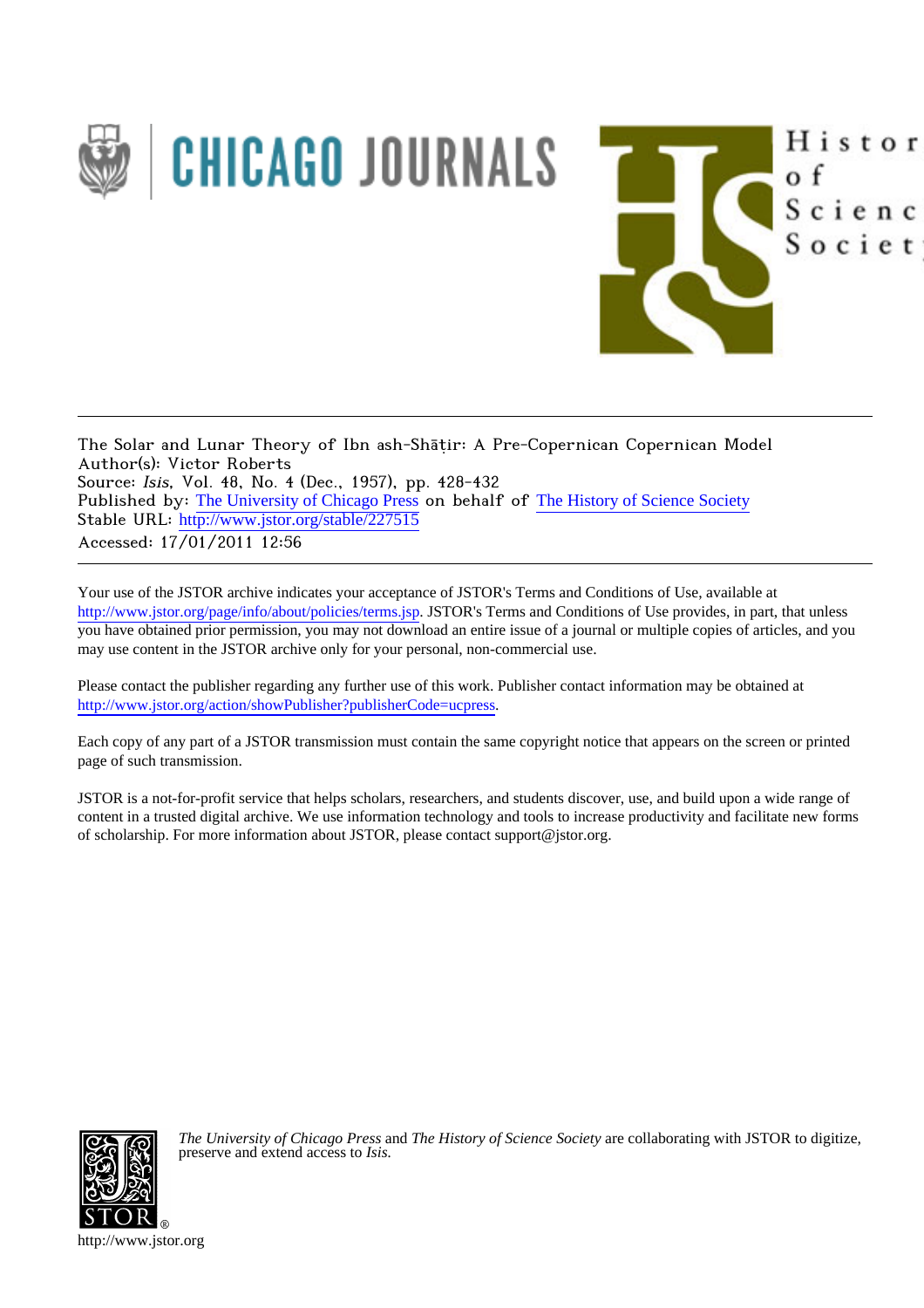# **The Solar and Lunar Theory of Ibn ash-Shatir**

# **<sup>A</sup>Pre-Copernican Copernican Model**

**By Victor Roberts \*** 

## **I. Introduction.**

**THE purpose of this note is to present the solar and lunar theory developed by the Damascene astronomer, Ibn ash-Shatir (I304-I375/6 A.D.) 1 in**  his Kitāb Nihāyat as-Sūl fi Tashīh al-Usūl (A Text of Final Inquiry in Amend**ig the Elements). Since he dispenses completely with the Ptolemaic eccentric deferent and introduces a second epicycle, both his solar and lunar models are non-Ptolemaic. What is of most interest, however, is that his lunar theory, except for trivial differences in parameters, is identical with that of Coperni-CUS (I473-I543).** 

**Ptolemy assumed a circular path for the sun, whereas the orbit of Ibn ash-Shatir's sun deviates slightly from circular motion. The major fault of the Ptolemaic lunar model is in its exaggeration of the variation in lunar distance. The major Copernican contribution to the lunar theory lies in the elimination of this Ptolemaic fault.** 

**Five copies of Ibn ash-Shatir's work are known to exist, four of which are at the Bodleian Library. They are MSS Marsh I39, Marsh 290, Marsh 50I,**  and Hunt 547. The fifth copy is at Leiden, Arabic MS **1116.**<sup>3</sup>

**In the preparation of this paper a microfilm of the first of the above-mentioned copies was used, made available through the courtesy of the Keeper of Oriental Books at the Bodleian. This manuscript of sixty-four folios was copied in 768 A.H. (1366 A.D.), i.e., within the lifetime of the author. In the introduction Ibn ash-Shatir claims that in his treatise he is presenting a planetary theory of finest achievement, and that he has traced and explained all astronomical uncertainties in his Ta'liq al-Arsad (Comments on Observations). Unfortunately, this work is apparently non-extant.** 

According to our source the inventor's name is Abū'l-Hasan 'Alī ibn Ibrāhīm ibn Mahmalain al-Humām ibn Muhammad ibn Ibrāhīm 'Abdur-Rahmān al-**Ansari. Other versions are: Abui'l-Hasan 'All bin Ibrahim bin Muhammad al-Mut'im al-Ansari,4 and 'Ala' ud-Din 'Ali bin Ibrihim Muhammad." In all** 

**<sup>\*</sup> The American University of Beirut.** 

**<sup>1</sup>Suter, H., Die Mathematiker und Astronomen der Araber und ihre Werke, Abhandlungen zur Geschichte der Mathematik ... (Leipzig, I900), X. Heft, p. I68.** 

**<sup>&#</sup>x27;This was pointed out by Professor 0. Neugebauer.** 

**<sup>&#</sup>x27;Brockelmann, C., Geschichte der arabischen Litteratur (2d ed., Leiden, I943), voL. 2, p. I56-** 

**<sup>&#</sup>x27;Suter, op. cit., p. i68. 'Brockelmann, loc. cit.**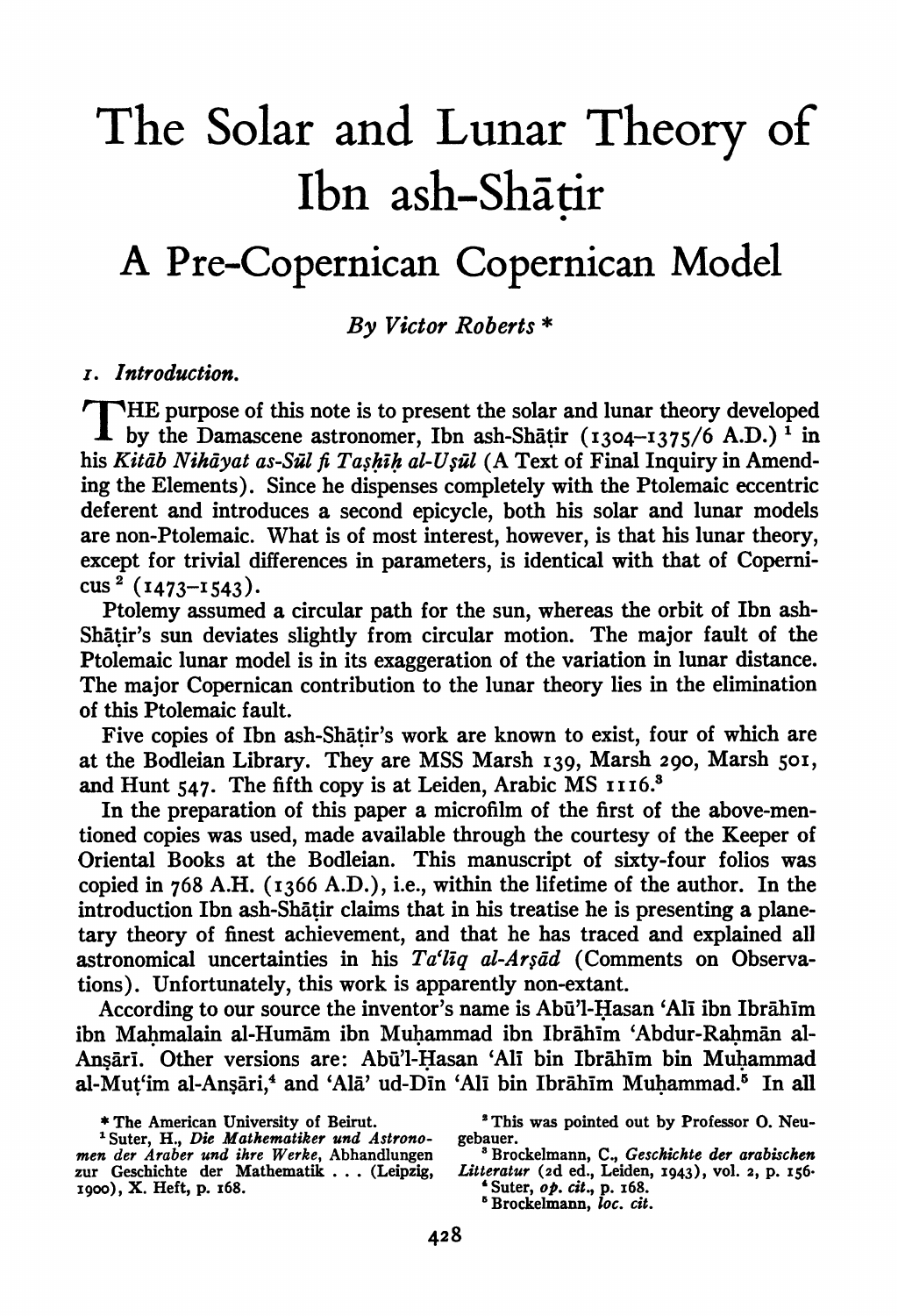**versions he is known by the name of Ibn ash-Shatir. Besides being an astronomer, he held the post of muwaqqit - one who determines the time of prayer - at the Umayyad Mosque in Damascus.** 

#### **2. The Solar Theory.**

**The mean sun is represented by the center a (Figure I) of an epicycle moving ing from west to east above the horizon with a daily mean motion of o; 59,8,9,5I,-**   $46,57,32,3^{\circ}$ <sup>6</sup> around the center of the universe E on a deferent of radius 1,0;0.



**FIG. I.** 

**The radius of this epicycle, in length 4;37 units, rotates with respect to the deferent radius, at the same speed but in the opposite sense, carrying the center b of a second epicycle of radius 2;30. This latter epicycle, with the true sun of radius o; IO on it, rotates with respect to the first epicycle radius** 

**' The value is expressed in the sexagesimal system. For instance, in our notation I,2 ;32,59, stands** for  $\mathbf{I} \cdot 60^1 + 2 \cdot 60^0 + 32 \cdot 60^{-1} + 59 \cdot 60^{-2}$ .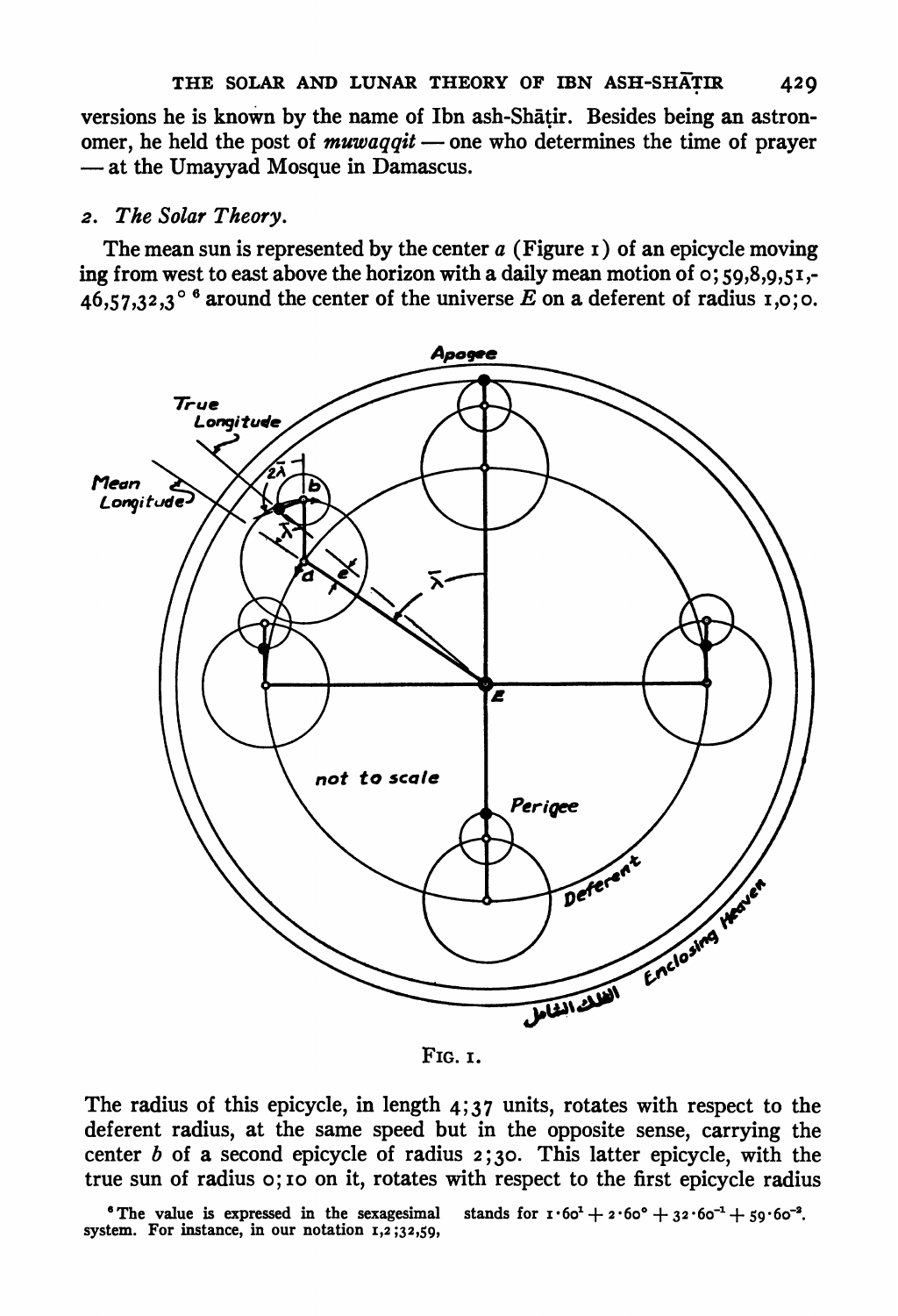**at double the daily mean motion and in the same direction. The enclosing**  heaven (al-falak ash-shāmil), has an inner radius equal to the sum of the **three given radii, or I,7; I 7. Its width is o; 43, apparently in order to round**  off its outer radius to an integer  $(1,7;17 + 0;43 = 1,8;0)$ . The enclosing heaven moves from west to east at the rate of 0;0,0,0,51,46,51° per day. This **is the motion of the solar apogee, and comes to one degree in sixty Egyptian years of 365 days each. Figure i shows the initial and subsequent positions of the true sun. With the given values of the parameters the solar distance varies between 52;53 and I,7;7. Accordingly, the apparent solar diameter**  has a mean value of  $\sigma$ ;32,32<sup>°</sup>, varying between extreme values of  $\sigma$ ;29,5<sup>°</sup> and  $0;36,55^{\circ}$ .

The maximum solar equation  $e$  given by Ibn ash-Shatir is  $2;2,6^{\circ}$ , and oc**curs at a mean longitude X of 970 or 2630, measured from apogee. It disappears at the apogee and perigee. These values have been verified by independent computation by the present author. The following method, expressed in modern symbolism, is given in the manuscript for computing e and the solar distance, p.** 

7;7 cos 
$$
\overline{\lambda}
$$
 = A, say,

(The manuscript has  $\sin \overline{\lambda}$ , an obvious error.)

$$
1,0; 0 + A = B, say
$$

(The manuscript says add A if  $97^{\circ}$   $7' > \lambda > 262^{\circ}$  53', otherwise, subtract **A. Such special rules to take care of negative functional values are typical of mathematical exposition prior to the use of signed numbers. The limits of**   $\overline{\lambda}$  represent the mean longitudes which yield the mean solar distance.)

therefore  
\n
$$
2;7 \sin \lambda = c, say,
$$
\n
$$
\rho = \sqrt{B^2 + c^2},
$$
\n
$$
\sin e = \frac{c}{\rho}.
$$

 $$ 

**With simple geometry this method can easily be verified by noting that 7; 7 and 2; 7 are respectively the sum and difference of the radii of the epicycles.** 

**The only observation mentioned in this connection is one made in Damascus on Tuesday, the first day of the year 70I of Yazdigerd, or 24 Rabl' al-Awwal <sup>732</sup>A.H. (25 December, I33I). On the mid-day of this date, according to the inventor, the mean sun and its apogee showed longitudes of 5,9;0° and 1,19;12° respectively.** 

**Ibn ash-Shatir gives no motivation for his adoption of two epicycles, and it is difficult to see how his model constitutes an improvement over the Ptolemaic one.** 

#### **3. The Lunar Theory.**

The orbit of the moon is inclined at an angle of  $5^{\circ}$  to the parecliptic <sup>7</sup> (of **radius i,9;o), and moves from east to west at the rate of 0;3,IO,38,270 per day.** 

<sup>*T*</sup> The parecliptic (al-falak al-mumaththal) is defined as a circle in the plane of the ecliptic with **the earth as its center.**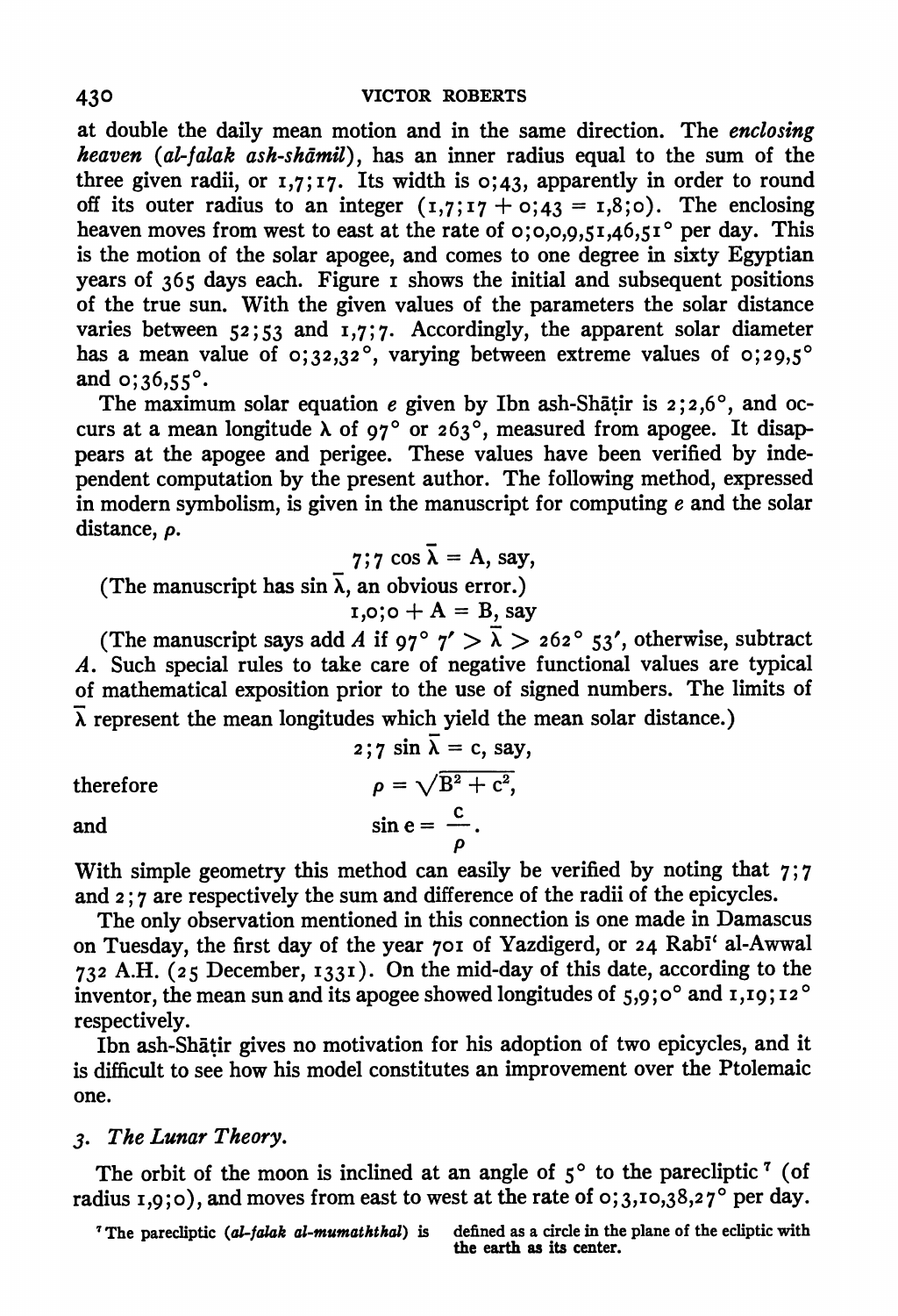**The deferent, of radius i,o; o, moves from west to east around the center of the universe** (*R* in Figure *z*) at the daily mean latitudinal rate of  $13$ ;  $13,45,39,40^{\circ}$ . Therefore, the mean value of the moon is the sidereal motion, or  $I_3$ ;  $I_0$ ,  $I_3$ ,  $I_1$ ,  $I_3$ °, **which is the difference between the two values given above. The first epicycle radius ab, in length 6; 35, rotates with respect to Ra at a daily anomalistic rate a of I3;3,53,46,I8?, and in a direction opposite to the mean motion. To explain the "second inequality" of the moon, Ibn ash-Shatir places the true moon on a second epicycle bc of radius I; 2 5 whose daily motion from west to east is equal**  to double the elongation  $\epsilon$  or  $24$ ;  $22,53,23^{\circ}$  (double the difference between the **mean sun o; 59,8,20?, and the mean moon). It is of interest to compare the radii of the epicycles with the Copernican values, which are 6;34,55,I2 and I;25,I9, I2 <sup>8</sup>respectively. Figure 2 illustrates the motion of the moon, starting from a mean conjunction in which R, a, and b are collinear.** 



**FIG. 2.** 

**As a consequence of the resultant motion, the moon will always be in perigee p of the second epicycle at mean syzygies, and in its apogee d at quadratures. Hence, the apparent epicycle of radius 5; I0 (difference of the epicyclic radii) at the syzygies accounts for the equation of the center, and the gradual increase in its apparent radius (maximum 8;o) as it approaches the quadratures accounts for the evection. The maximum values of the first and second inequalities are 4; 56 and 2 ; 44 respectively. Thus Ibn ash-Shatir has retained the ancient sum of the two inequalities, which is obtained at the quadratures when the line from the earth R to the true moon is tangent to the apparent epicycle.** 

**It follows from the given values of the parameters that the lunar distance** 

**IDe revolutionibus, IV, 8. See also Dreyer, J. L. E., History of the Planetary Systems (Cambridge, I906; republished in I953 under the title,** 

**A History of Astronomy from Thales to Kepler), p. 336.**